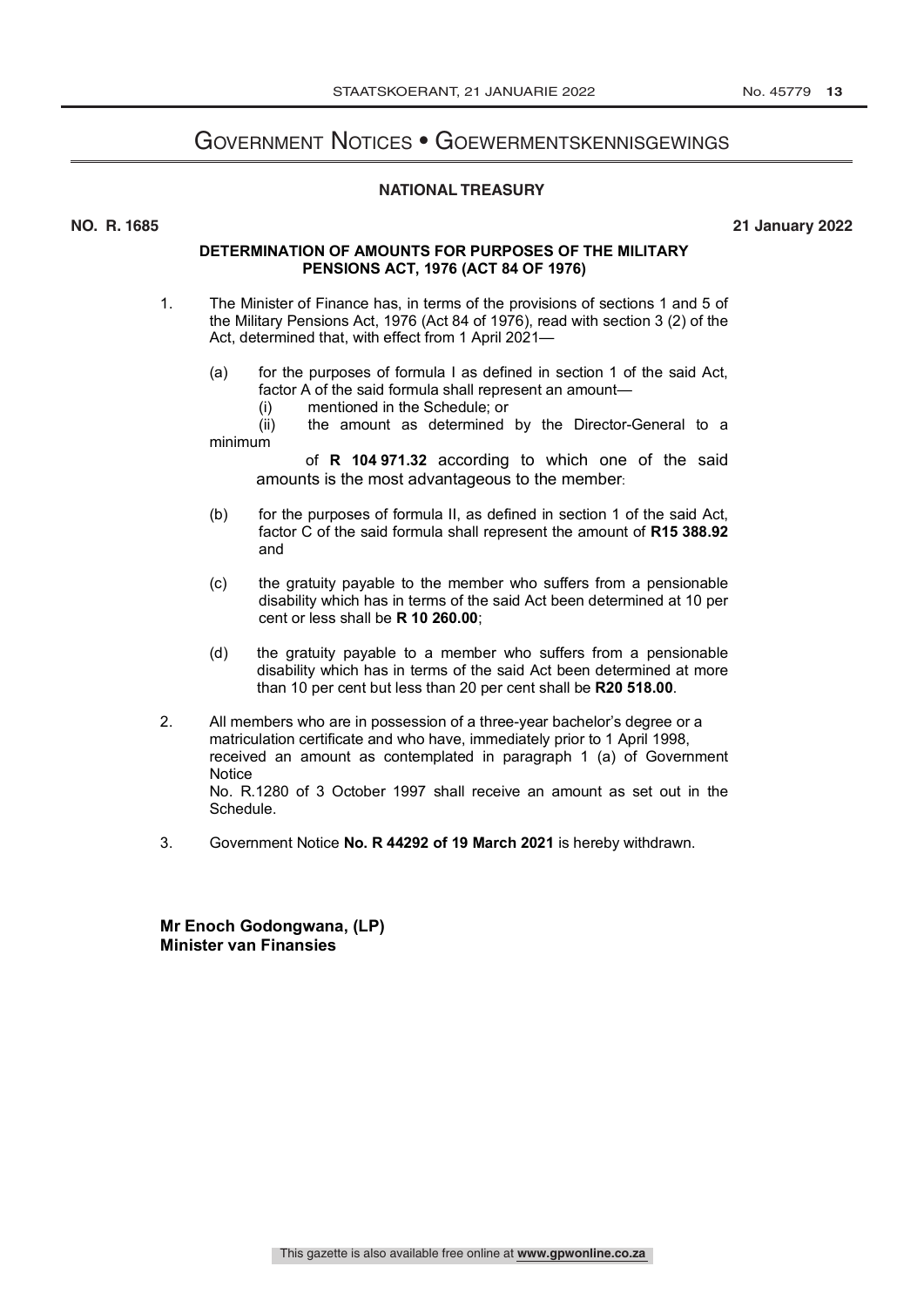| Percentage disablement | Basic pension Matriculation | certificate | Three-year<br>bachelor's |
|------------------------|-----------------------------|-------------|--------------------------|
|                        | 92 708.40                   | 95 660.04   | degree<br>104 971.32     |
|                        | 83 437.20                   | 86 094.00   | 94 473.84                |
| 80                     | 74 167.32                   | 76 528.56   | 83 977.68                |
| 70                     | 64 895.52                   | 66 961.80   | 73 479.72                |
|                        | 55 624.04                   | 57 396.24   | 62 982.96                |
| 50                     | 46 354.68                   | 47 830.56   | 52 486.32                |
| 40                     | 37 083.24                   | 38 263.80   | 41 988.36                |
| 30                     | 27 812.64                   | 28 698.12   | 31 491.24                |
| 20                     | 18 541.56                   | 19 131.96   | 20 994.24                |

# **SCHEDULE OF ANNUAL PENSIONS**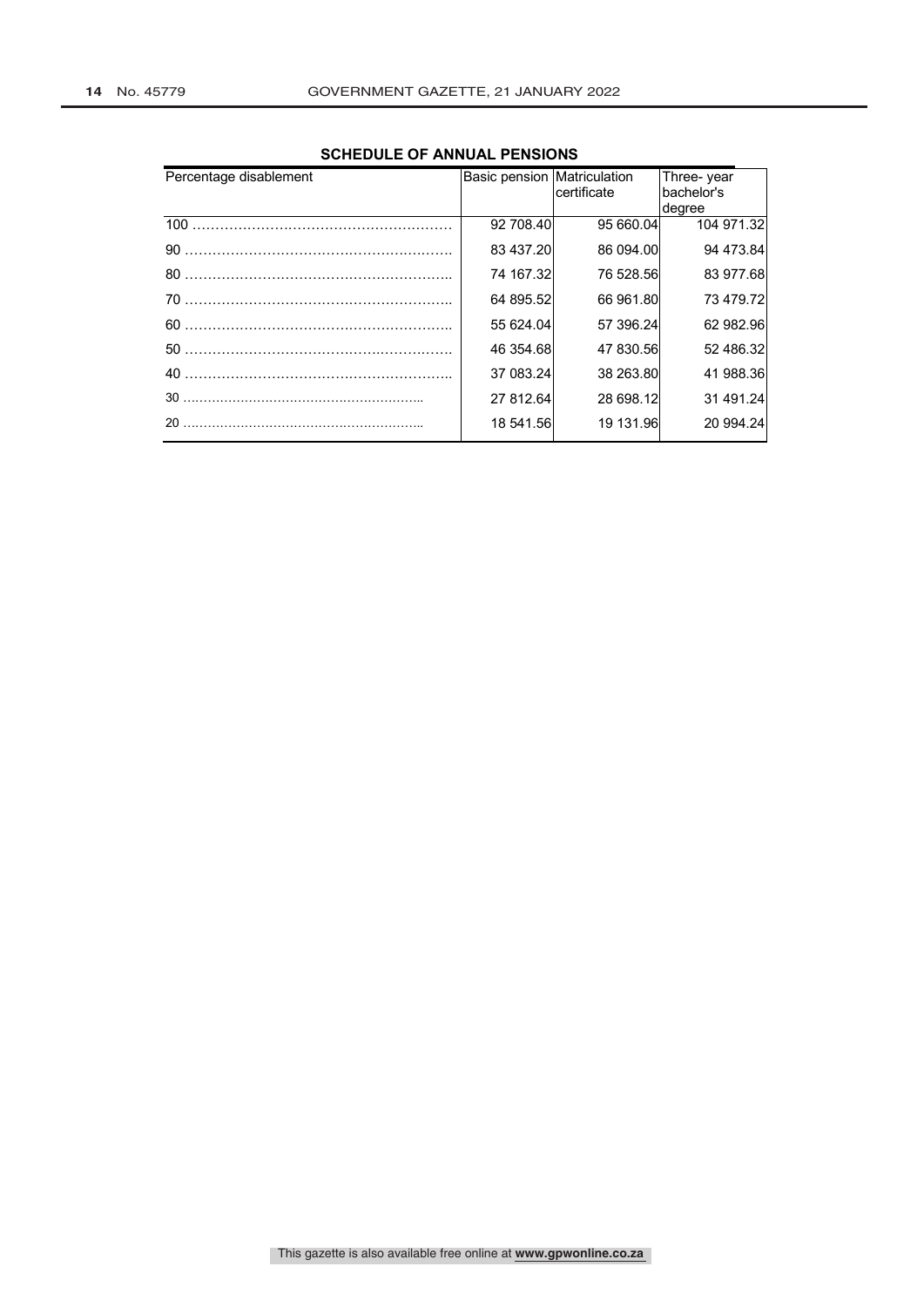# **NASIONALE TESOURIE**

### **NO. R. 1685 21 Januarie 2022**

# **BETALING VAN BEDRAE VIR DOELEINDES VAN DIE WET OP MILITêRE PENSIOENE, 1976 (WET 84 VAN 1976)**

1. Die Minister van Finansies het kragtens die bepalings van artikels 1 en 5 van die

Wet op Militêre Pensioene, 1976 (Wet 84 van 1976), saamgelees met artikel 3 (2) van die Wet, met ingang van 1 April 2021—

- (a) vir die doeleindes van formule I, soos omskryf in artikel 1 van vermelde Wet, faktor A van bedoelde formule I, 'n bedrag voorstel—
	- (i) die toepaslike bedrag volgens die Bylae; of
	- (ii) die bedrag soos deur die Direkteur-generaal bepaal tot 'n minimum van **R 104 971.32** na gelang van watter een van sodanige bedrae vir die lid die voordeligste is;

(b) vir die doeleindes van formule II, soos omskryf in artikel 1 van vermelde Wet, faktor C van bedoelde formule die bedrag van **R 15 388.92** voorgestel; en

- (c) die gratifikasie betaalbaar aan 'n lid wat ly aan 'n pensioengewende ongeskiktheid wat ingevolge vermelde Wet op 10 persent of minder vasgestel is, bedra **R 10 260.00**.
- (d) die gratifikasie betaalbaar aan 'n lid wat ly aan 'n pensioengewende ongeskiktheid wat ingevolge vermelde Wet op meer as 10 persent en minder as 20 persent vasgestel is, bedra **R 20 518.00**.
- 2. Alle lede wat in besit van 'n driejarige baccalaureusgraad of 'n matrikulasie sertifikaat is en wat onmiddellik voor 1 April 1998 'n bedrag bedoel in paragraaf 1 (a) van Goewermentskennisgewing No. R.1280 van 3 Oktober 1997 ontvang het, moet 'n bedrag soos uiteengesit in die Bylae ontvang.
- 3. Goewermentskennisgewing **No. R 44292 of 19 March 2021 word** hierby herroep.

**Mr Enoch Godongwana, (LP) Minister van Finansies**